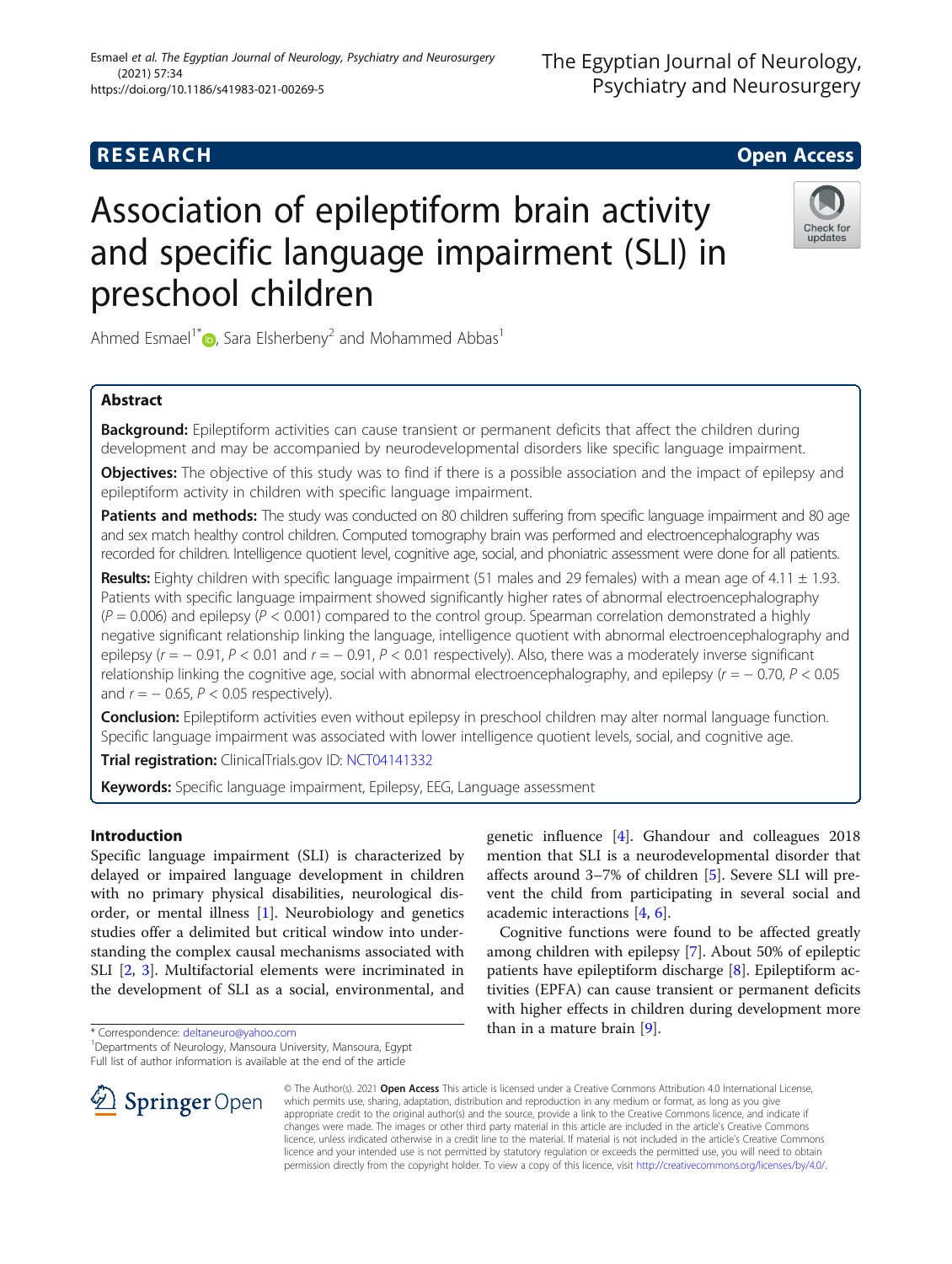In these patients, interictal epileptiform discharges (IED) (spikes) are found on electroencephalography (EEG) and believed to be accompanied by temporary cognitive impairments. Explaining the connection between these electrophysiological characters and their functional impacts is an important step in advance in improving treatment and quality of life for those patients [[10\]](#page-5-0). Hyperexcitability prompts damaged neuronal functions and impairment of cognition [\[11](#page-5-0), [12](#page-5-0)]. Also, Edward Faught and colleagues 2018 reported that IED causes a chain of events that resulted in brain dysfunction [\[13](#page-5-0)].

Laura Escamilla and José González 2019 mention that the presence of epileptiform discharge was accompanied by neurodevelopmental disorders like SLI and autism; however, it is obscure whether their association is causal or an epiphenomenon. The answer to this inquiry is vital since it would help to decide the treatment  $[14]$  $[14]$  $[14]$ .

This study concentrates on the impact of epileptiform activity for childhood epilepsy on speech and language disturbances in addition to the associated social, cognitive, and intellectual dysfunctions. These data have been presented previously as [an abstract of the 6th Congress of the](https://onlinelibrary.wiley.com/toc/14681331/2020/27/S1) [European Academy of Neurology, Virtual 2020](https://onlinelibrary.wiley.com/toc/14681331/2020/27/S1) [\[15\]](#page-5-0).

## Methods

The study was conducted on 80 children with speech disorders in preschool children who attended the outpatient clinic of neurology and phoniatric departments, during the period February 2018 to March 2019. Consent from the parents of the patient was taken to participate in this study, which was approved by the local ethics committee Institutional Research Board (IRB) of our departments of neurology. Code RP. 19.10.45 date 30 October 2019. These children were suffering from expressive language abnormalities and combined expressive-receptive language disorders. Control group were 80 healthy children with age and sex match. The age was about 3–6 years. Previous history of perinatal hypoxic-ischemic damage, meningitis or encephalitis, motor weakness, hearing disorders, intelligence quotient (IQ) below seventy, cerebral palsy (CP), social deprivation, autism, and psychiatric disorders were considered as an exclusion criterion.

Participants underwent an evaluation with detailed history, developmental status analysis, and a comprehensive examination. Computed tomography (CT) brain was done for all patients and MRI brain was carried out for all patients with epileptiform activity or with suspected lesion in CT brain.

Electroencephalogram was done for all patients to document the presence or absence of any epileptiform activity. An electroencephalogram (EEG) was carried out using the 10–20 international system for about 20

min under standard conditions and by using provocative techniques like hyperventilation and photic stimulation. Recordings were performed using EB Neuro Basis BE Hardware (Firenze, Italy) and Galileo Software (Firenze, Italy) for EEG data acquisition and review.

Because children have a tendency to move during EEG acquisition, electrode application should be carried out with high care. All 21 electrodes of the International 10–20 system should be used. Especially active children may need more recurrent check of electrode recording quality. The voltage of EEG activity in children is higher than that of adults, and a decrease of sensitivity to 10–15 mV/mm could be used. Hyperventilation was done at the start of EEG recording and photic stimulation at the end. In older children, EEG acquisition may involve periods with open and closed eyes. Sleep recordings are preferred, with continuous EEG recording rather than pausing in between states (waking vs. drowsy vs. sleep) and should be indicated clearly at the start of the EEG acquisition with each montage [\[16](#page-5-0)].

EEGs finding were defined according to the following [[17,](#page-6-0) [18\]](#page-6-0):

"Normal: is within the range of frequency and amplitude distribution".

"Epileptiform: describes transient background activity with characteristic spikes, sharp waves, spike slow-wave or sharp slow-wave complexes of focal or generalized distribution" and the background abnormality not matched with the state and age of the child. "Abnormal without epilepsy: deviations from normal in terms of background frequency patterns, usually in the form of excessive slow activity".

"Epilepsy is defined as a group of neurological disorders characterized by repetitive attacks of epileptic seizures [[19](#page-6-0)]. An epileptic seizure is a transient incidence of signs and/or symptoms due to abnormal synchronous neuronal activity in the brain [\[20\]](#page-6-0).

The International League Against Epilepsy (ILAE) official reported in 2017 that epilepsy is considered if two or more seizures occurring > 24 h apart, one unprovoked seizure and a probability of recurrent seizure risk more than 60% [[19\]](#page-6-0). If there is any epileptiform discharge on EEG, or a potential epileptogenic structure on brain imaging, the probabilities of repetitive epileptic attack more than 60%  $[21]$  $[21]$ ".

Phoniatric assessment was carried out for all participants. Evaluation of cognitive age (mental age): using the Stanford-Binet Intelligence Scale Fifth Edition (SB5) classification of the IQ [\[22](#page-6-0)]: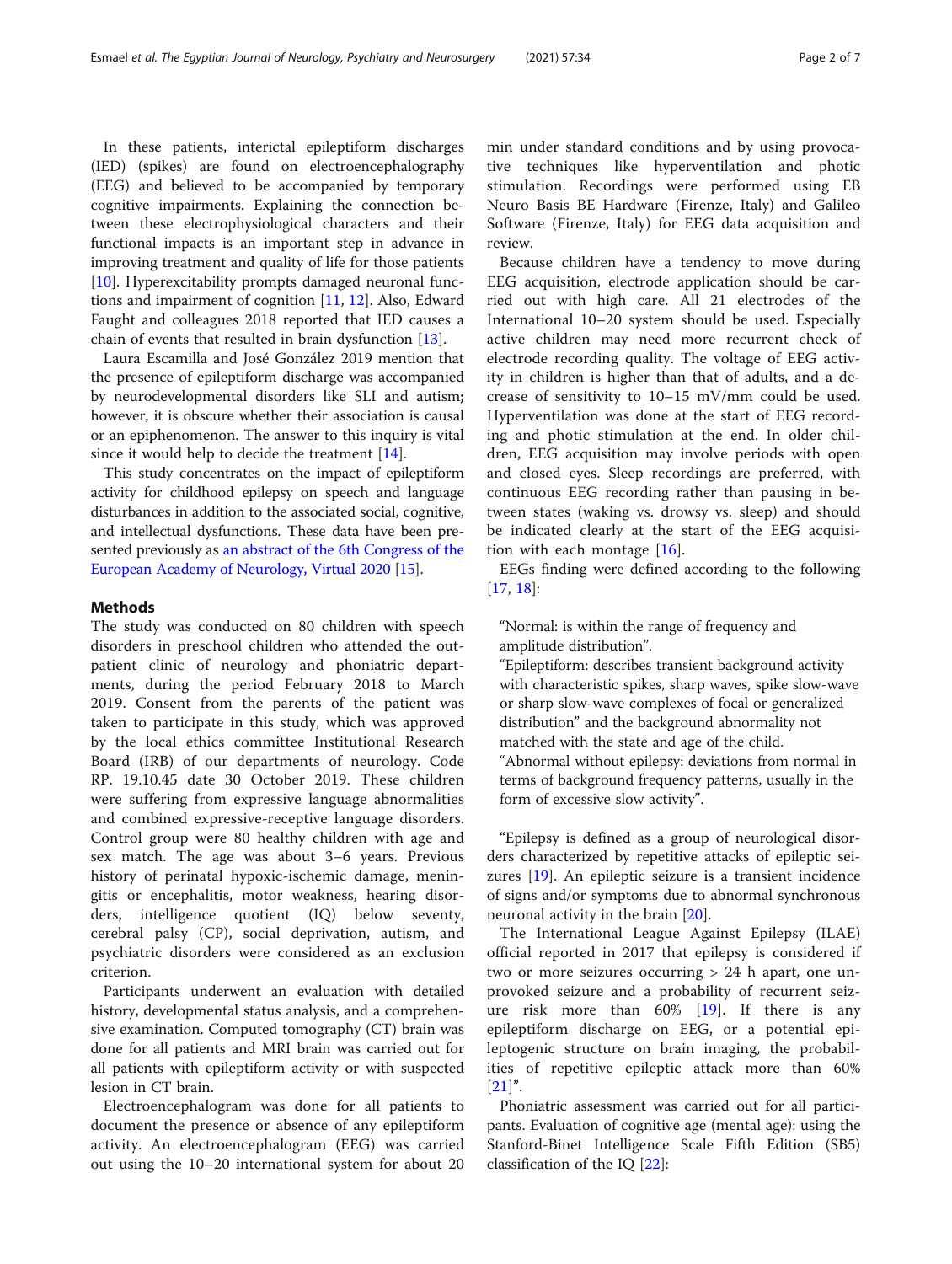Evaluation of social age: using the Vineland Social Maturity Scale [[23](#page-6-0)]. The Vineland Social Maturity Scale (VSMS) estimates the social abilities. It gives a measure of social age (SA) and social quotient (SQ). VSMS scans social abilities among kids in the areas of self-help general, self-help eating, self-help dressing, self-direction, occupation, communication, locomotion, and socialization.

The VSMS is formed of 89 test sub-items grouped according to year levels and consists of group of questions for children of each completed year ranged from 0 up to 15 years. Compute social quotient (SQ) by dividing social age by chronological age and multiplying by 100.

Language evaluation by Comprehensive Arabic Language Test (CALT) [\[24\]](#page-6-0) which is a test battery composed of five subtests.

Test of phonology that consists of 71 words. Each Arabic phoneme is evaluated in a variable position and the articulation of the corresponding picture is assessed. Test of semantics includes 214 items. Recognize and name: different semantic groups as vegetables, clothes, and fruits. Also, variable concepts as direction, quantity, time, and matching. Test of the morphology consist of 56 questions. Variable morphological structures as personal pronouns, verb tense, negation, and derivation. Test of the syntax include the receptive syntactic ability is (repeating 10 sentences, following 8 directives, and answering 7 questions. The expressive syntactic ability is describing 10 actions, sequencing 4 events, and finally test of pragmatics consists of 42 questions indicating different speech act as requesting, regulating, informing, and expressing. The core of each subtest is the sum of the correct answers.

A score of 2 or more standard deviation (SD) below the test mean of CALT and the VSMS is considered impaired.

#### Statistical analysis

Information and findings of the present study were analyzed with computed SPSS version 21 (SPSS, version 21; SPSS Inc., Chicago, IL, USA). Continuous data were expressed in the form of mean  $\pm$  SD while categorical data were expressed in the form of numbers and %. Continuous data were compared by utilizing Student's t test, while categorical comparison was done utilizing chi-square test. For abnormally distributed data, a comparison between the two groups was made using the Mann–Whitney test. The frequency of EEG abnormality in the two groups was related to statistical significance. P value of 0.05 or less is considered of statistical significance. The correlation of abnormal EEG activity and SLI, IQ, cognitive age, and social age was performed by Spearman correlation analysis.

## Results

Eighty children with SLI in preschool children included 51 males and 29 females with a mean age of  $4.11 \pm 1.93$ and normal CT and MRI brain. Eighty children of matched age and gender were considered as control. Patients with SLI showed higher rates of abnormal EEGs (26.2%) in comparison to the control group (6.2%),  $P =$ 0.006 (Table 1). The coexistence of seizures among SLI patients was significant compared to control group  $P \leq$ 0.001 (Fig. [1](#page-3-0)).

In our study, 17 patients with SLI were epileptic, 5 patients with generalized (tonic and clonic) epilepsy, 2 patients with myoclonic epilepsy, 2 patients with absence epilepsy, 5 patients with temporal epilepsy, 2 patients with benign childhood epilepsy, and 1 patient with unclassified epilepsy (Table [2](#page-3-0)).

IQ levels were strongly correlated to epileptiform discharge. Seventeen of the 21 cases with abnormal EEGs showed lower IO levels range (70–79 and 80–89) and  $P \lt \sqrt{P}$ 0.005. While 44 of the 59 cases with normal EEGs showed a significantly higher IQ level range (90–99 and 100–109) and P value is 0.002 and 0.09 respectively (Fig. [2\)](#page-4-0).

**Table 1** Demographic characteristics and EEG activity among patients with SLI and controls

| Variable            | <b>Patients</b> | Controls      | P value       |
|---------------------|-----------------|---------------|---------------|
| <b>Number</b>       | 80              | 80            |               |
| Sex                 |                 |               |               |
| Male                | 51              | 50            | x2 0.027      |
| Female              | 29              | 30            | $P = 0.87$    |
| Age (mean $\pm$ SD) |                 |               |               |
|                     | $4.11 + 1.93$   | $4.17 + 2.82$ | $P = 0.65 \#$ |
| <b>EEG finding</b>  |                 |               |               |
| Normal              | 59 (73.8%)      | 75 (93.8%)    | $x2$ 11.7     |
| Abnormal            | 21 (26.2%)      | $5(6.2\%)$    | $P = 0.006$   |

EEG electroencephalography, NA not applicable,

Mann–Whitney U test

|  | Esmael et al. The Egyptian Journal of Neurology, Psychiatry and Neurosurgery | (2021) 57:34 | Page 3 of 7 |
|--|------------------------------------------------------------------------------|--------------|-------------|
|  |                                                                              |              |             |

| IQ range    | Classification        |
|-------------|-----------------------|
| $145 - 160$ | (Highly advanced)     |
| $130 - 144$ | (Very advanced)       |
| $120 - 129$ | (Superior)            |
| $110 - 119$ | (High average)        |
| $90 - 109$  | (Average)             |
| $80 - 89$   | (Low average)         |
| $70 - 79$   | (Borderline impaired) |
| $55 - 69$   | (Mildly impaired)     |
| $40 - 54$   | (Moderately impaired) |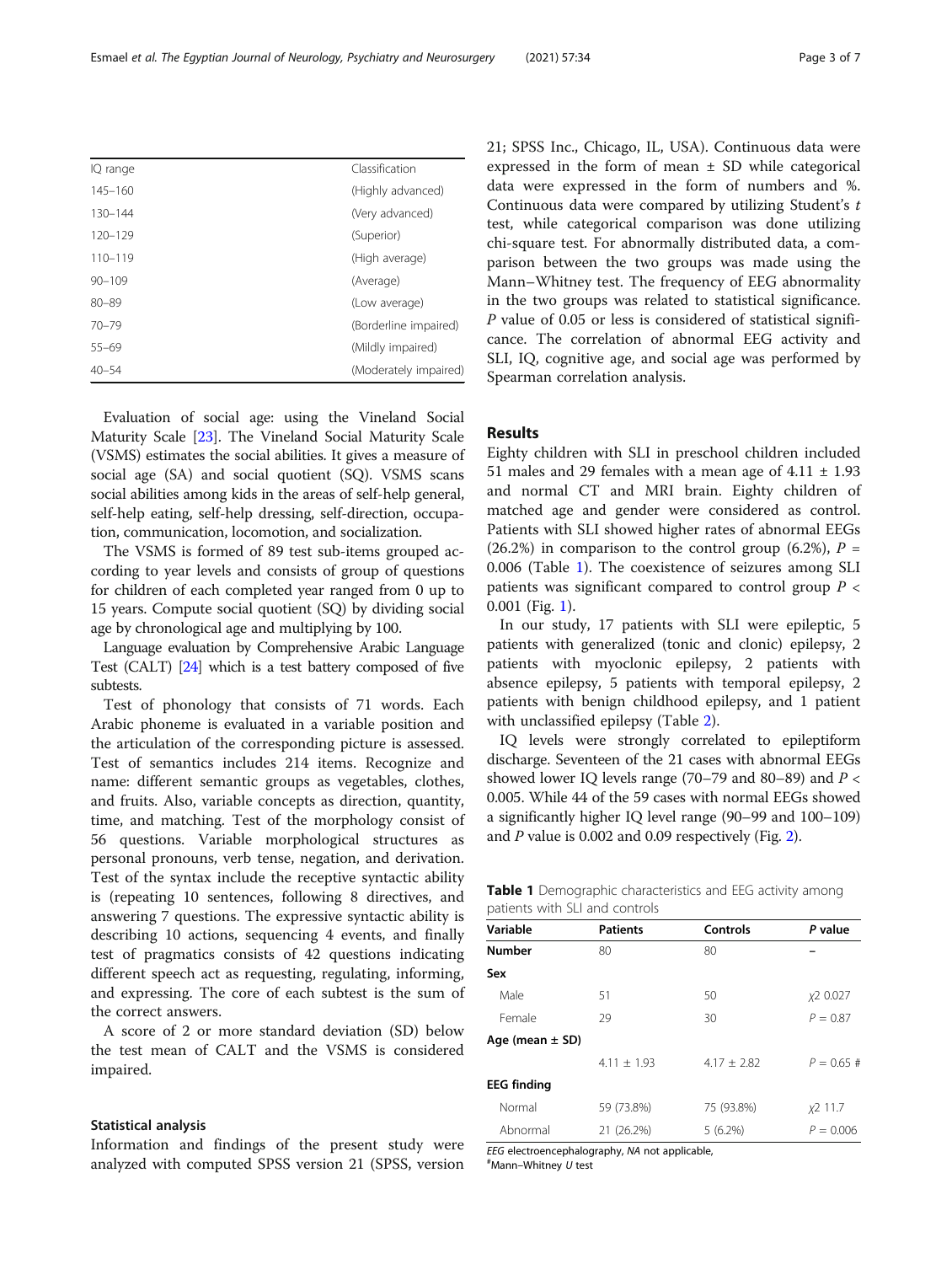<span id="page-3-0"></span>

Table [3](#page-4-0) showed statistically significant lower social, cognitive age and average IQ scores in children with epileptiform EEG than children with normal EEG ( $P < 0.05$ ,  $P < 0.05$ , and  $P < 0.01$  respectively).

Regarding the Comprehensive Arabic Language Test, the most affected parts were phonological and pragmatic domains; however, there were no results difference in children with and without epileptiform activity (Table [4\)](#page-4-0).

Spearman correlation showed a highly negative significant correlation between the language, IQ with abnormal EEG and epilepsy ( $r = -0.91$ ,  $P < 0.01$  and  $r = -$ 0.91,  $P < 0.01$  respectively). Also, there was a moderately negative significant correlation between the cognitive age, social with abnormal EEG, and epilepsy  $(r = -0.70, P <$ 0.05 and  $r = -0.65$ ,  $P < 0.05$  respectively) (Table [5\)](#page-5-0).

## **Discussion**

Specific language impairment (SLI) is common early in childhood [\[25\]](#page-6-0). Prevalence rates have been estimated to be between 3 and 16%, based on various studies of preschoolers in the UK, Canada, New Zealand, USA, and Hong Kong [\[26\]](#page-6-0). SLI or developmental language disorder is diagnosed by exclusion of cognitive and hearing impairment, cerebral palsy, autism, and psychiatric disturbance [[3](#page-5-0)]. Gender preferences, especially among males and positive family history, have been detected [[27](#page-6-0)].

In our study, children with SLI showed a highly significant percentage of abnormal epileptiform discharge and epileptic disorders (in 21 patients (26.2%) and 17 patients (21.3%) respectively), unlike the control group that showed no history of epilepsy. Language disorders in children have been linked to increased frequency of abnormal EEG and epilepsy phenotype [[28\]](#page-6-0). The meta-analysis study of Tuchman 2015 found that the risk for epilepsy in children with language disorders ranged from 8 to 20% [\[29\]](#page-6-0). While Bedair and colleagues 2017 found that about (64%) children with idiopathic epilepsy were presented with developmental language disorders [\[30\]](#page-6-0).

Our discovery that a high rate of epileptiform activities even without epilepsy in 26.2% of children with language impairment indicated a strong connection between epileptic activities and language impairment because repeated subclinical epileptiform activities alone, without

| Table 2 Type of epilepsy among patients with SLI |  |
|--------------------------------------------------|--|
|--------------------------------------------------|--|

| Carbamazepine and or lamotrigine or levetiracetam |
|---------------------------------------------------|
|                                                   |
|                                                   |
|                                                   |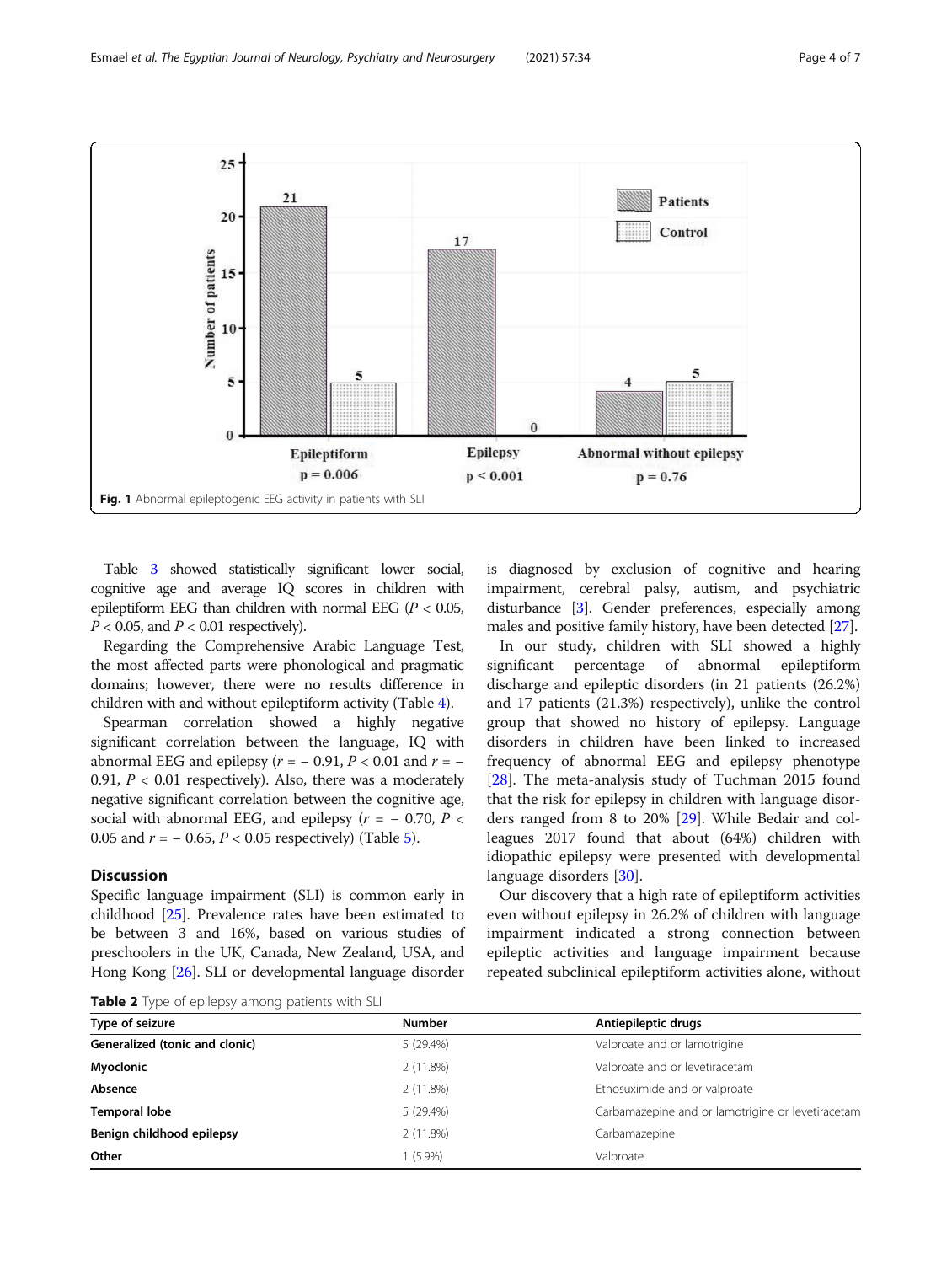<span id="page-4-0"></span>

epilepsy, may alter normal language function. Similarly, Mehta and colleagues who concluded that the presence of generalized abnormalities in EEG and interictal epileptiform discharges are accompanied by speech and language disorder. Although there is no distinct pattern of abnormal EEG in those patients, they advised a standard EEG in them [\[31](#page-6-0)].

Seizures have numerous effects on different parts of the brain and may influence the ordinary development of language by different mechanisms. The first, that hereditary, genetic mutations, or structural lesions may prompt both language disorders and epilepsy [[32](#page-6-0)]. Second, interictal epileptiform discharges, cause

Table 3 IQ level, social, and cognitive age assessment in epileptic cases compared with cases with normal EEG

|                            | Epileptiform EEG Normal<br>$(N = 21)$ | <b>EEG</b><br>$(N = 59)$    | <b>Statistical</b><br>significance |  |
|----------------------------|---------------------------------------|-----------------------------|------------------------------------|--|
| IQ level                   |                                       |                             |                                    |  |
| $.70 - 79$                 | 8                                     | 4                           | P < 0.01                           |  |
| $.80 - 89$                 | 9                                     | 7                           |                                    |  |
| • 90–99                    | $\overline{2}$                        | 28                          |                                    |  |
| $.100 - 109$               | $\mathfrak{D}$                        | 16                          |                                    |  |
| $\cdot \geq 110$           | 0                                     | $\overline{4}$              |                                    |  |
| IQ                         | • Average $75.8 \pm 21.3$             | $86.8 \pm 16.7$ $P < 0.01$  |                                    |  |
| Social score               |                                       |                             |                                    |  |
|                            | 48.8 ± 19.2                           | $56.97 \pm 20.1$ $P < 0.05$ |                                    |  |
| Cognitive age (mental age) |                                       |                             |                                    |  |
|                            | $51.7 \pm 19.7$                       | $58.9 \pm 18.2$ $P < 0.05$  |                                    |  |

EEG electroencephalography, IQ intelligence quotient

temporary interruptions in nearby cortical function as well as in more widespread networks. Lastly, childhood is a basic stage for the establishment of pathways related to speech development, and abnormal electrical discharge during this period may impair the typical development [[28](#page-6-0)]. The severity of language impairment changed with the level of EEG epileptiform discharge [[33](#page-6-0)].

In our results, children with abnormal epileptiform discharge on EEG had lower IQ scores compared to patients with normal EEGs  $(P < 0.01)$ . Similarly, Glennon and colleagues found a highly significant correlation between abnormal epileptiform discharge and lower IQ scores [\[34](#page-6-0)].

Landi and colleagues 2019 mention that epileptiform activity (EPFA) is often associated with cognitive impairments, mental slowing, communicative, and social disturbances in children [[35](#page-6-0)]. Also, in our study, children with SLI having EPFA were associated with

Table 4 Language assessment in epileptic cases compared with cases with normal EEG

|                                             | Epileptiform EEG Normal<br>$(N = 21)$ | EEG<br>$(N = 59)$      | <b>Statistical</b><br>significance |  |
|---------------------------------------------|---------------------------------------|------------------------|------------------------------------|--|
| Language assessment by CALT domains $N$ (%) |                                       |                        |                                    |  |
| (a) Phonology $19(90.4\%)$                  |                                       | 51 (86.4 %) $P = 0.63$ |                                    |  |
| <b>(b) Semantics</b> 17 (80.9 %)            |                                       | 46 (77.9 %) $P = 0.77$ |                                    |  |
| (c)<br>Morphology                           | 13 (61.9 <b>%</b> )                   | 35 (59.3%) $P = 0.98$  |                                    |  |
| (d) Syntax                                  | 16 $(76.2 \, \text{%)}$               | 46 (77.9 %) $P = 0.86$ |                                    |  |
| (e)<br><b>Pragmatics</b>                    | 18 (85.7 %)                           | 48 (81.4 %) $P = 0.65$ |                                    |  |

CALT Comprehensive Arabic Language Test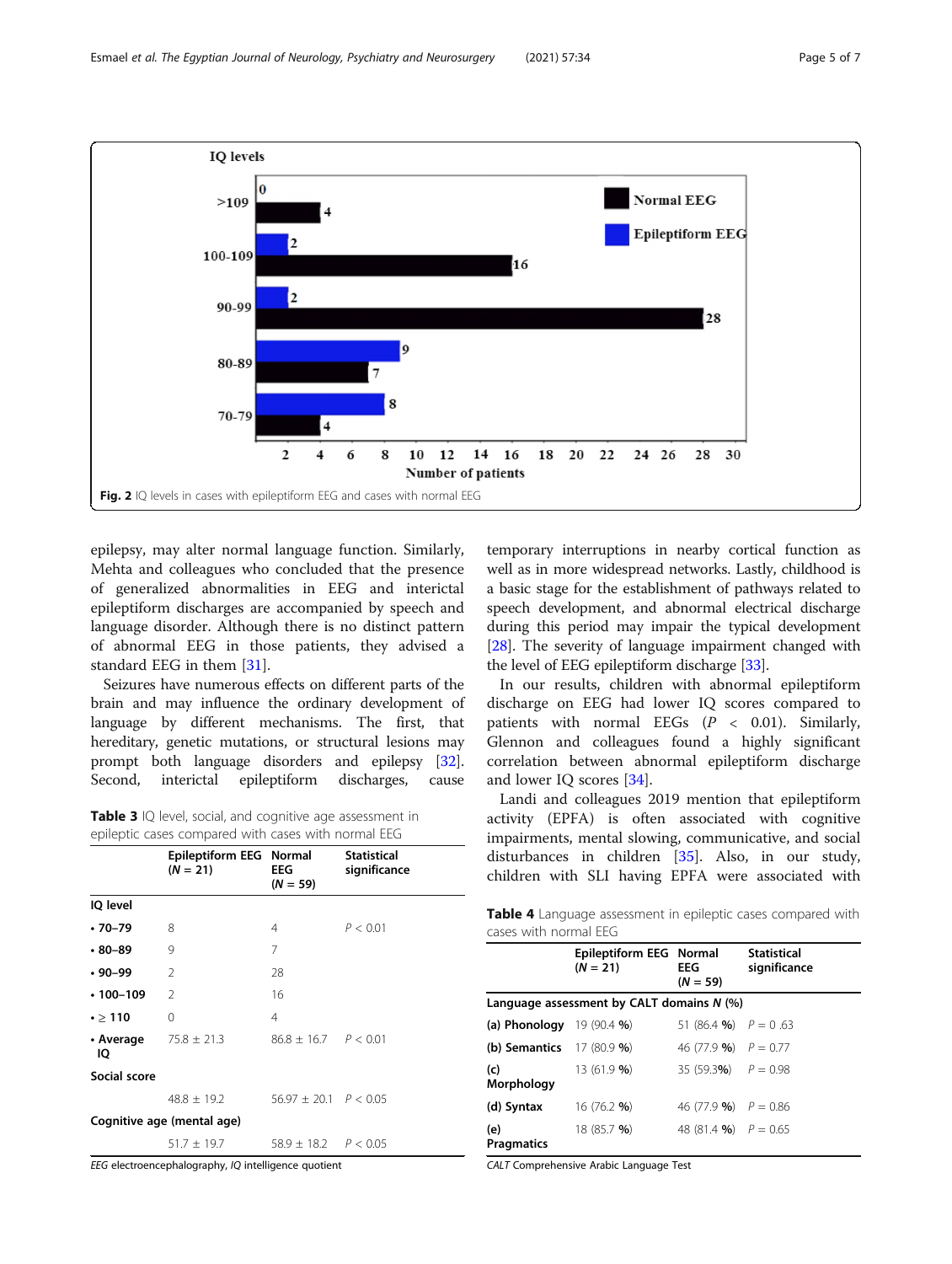## <span id="page-5-0"></span>Table 5 Spearman correlation between language impairment, cognitive age, social, IQ, and abnormal EEG and epilepsy

| Variable            | Abnormal EEG and epilepsy |                   |              |  |
|---------------------|---------------------------|-------------------|--------------|--|
|                     |                           | Correlation       | significance |  |
| IQ                  | $-0.91$                   | Strong negative   | P < 0.01     |  |
| Social              | $-0.65$                   | Moderate negative | P < 0.05     |  |
| Cognitive age       | $-0.70$                   | Moderate negative | P < 0.05     |  |
| Language impairment | $-0.91$                   | Strong negative   | P < 0.01     |  |

significantly lower mental age, cognitive impairment, and social communication. Moreover, Spearman correlation showed a strong significant negative correlation between the language, IQ with abnormal EEG and epilepsy ( $r = -0.91$ ,  $P < 0.01$  and  $r = -0.91$ ,  $P$ < 0.01 respectively).

The main limitations of our study were the restricted number of cases as it was conducted in a single-center only. However, our work provides unique data about the epileptiform activity and its impact on children with SLI in particular IQ scores.

Our study recommended that language dysfunction among children must be considered for evaluation through EEG recordings to find any abnormalities with possible need for medical treatment. Considering medical treatment among those with abnormal epileptic activity may be an essential need to treat their language dysfunction.

## Conclusion

Epileptiform activities even without epilepsy in preschool children may be accompanied by impaired language function. This is more likely to happen in male children and associated with lower IQ level so it is very important to monitor epilepsy or epileptiform activity in children with SLI for early treatment and subsequent normal cognitive functions.

#### Abbreviations

CALT: Comprehensive Arabic Language Test; CP: Cerebral palsy; CT: Computed tomography; EEG: Electroencephalography; EPFA: Epileptiform activity; IED: Interictal epileptiform discharges; ILAE: International League Against Epilepsy; IQ: Intelligence quotient; SA: Social age; SB5: Stanford-Binet Intelligence Scale Fifth Edition; SD: Standard deviation; SLI: Specific language impairment; SQ: Social quotient; VSMS: Vineland Social Maturity Scale

#### Acknowledgements

Not applicable.

#### Authors' contributions

AE, the main author, participated in the study design, coordination, and collection of the data and sequence alignment, and helped to draft the manuscript. SE carried out the phoniatric assessment for patients and helped to draft the manuscript. MA collected the data, participated in the sequence alignment, and helped to draft the manuscript. All authors read and approved the final manuscript.

#### Funding

This research received no specific grant from any funding agency in the public, commercial, or not-for-profit sectors.

#### Availability of data and materials

The datasets generated and analyzed during the current study are not publicly available due to institutional limitations, yet they are available from the corresponding author on reasonable request.

#### Ethics approval and consent to participate

This study was approved by the local ethics committee Institutional Research Board (IRB) of Departments of Neurology, Mansoura Faculty of Medicine, Egypt.

Code RP. 19.10.45 date 30 October 2019. Patients and their families were told about the study in detail and written informed consent was taken.

#### Consent for publication

Not applicable.

#### Competing interests

The authors declare that they have no competing interests.

#### Author details

<sup>1</sup> Departments of Neurology, Mansoura University, Mansoura, Egypt. 2 Departments of Phoniatric, Mansoura University, Mansoura, Egypt.

#### Received: 16 June 2020 Accepted: 7 January 2021 Published online: 03 March 2021

#### References

- 1. Tomas E, Vissers C. Behind the scenes of developmental language disorder: time to call neuropsychology back on stage. Front Hum Neurosci. 2019;12: 517.
- 2. Kraft SJ, De Thorne LS. The brave new world of epigenetics: embracing complexity in the study of speech and language disorders. Curr Dev Disord Rep. 2014;1:207.
- 3. Reilly S, Tomblin B, Law J, McKean C, Mensah FK, Morgan A, et al. Specific language impairment: a convenient label for whom? Int J Lang Commun Disord. 2014;49(4):416–51.
- 4. Laasonen M, Smolander S, Lahti-Nuuttila PM, Lajunen HR, Heinonen K, Pesonen AK, et al. Understanding developmental language disorder -the Helsinki longitudinal SLI study: a study protocol. BMC Psychol. 2018;6:24.
- 5. Ghandour H, Eldin SK, Sallam Y, Mahmoud S. Associated comorbidities of specific language impairment. Benha Med J. 2018;35:115–21.
- 6. Westby C. Social-emotional outcomes for children with SLI. Word Mouth. 2017;28(4):1–5.
- 7. Kim EH, Ko TS. Cognitive impairment in childhood-onset epilepsy: up-todate information about its causes. Korean J Pediatr. 2016;59(4):155–64.
- 8. Syam UK, Thomas SV. Epileptiform activity in the electroencephalogram of 6-year-old children of women with epilepsy. Ann Indian Acad Neurol. 2016; 19:318–22.
- 9. Holmes GL. What is more a harmful, seizure or epileptic EEG abnormalities? Is there any clinical data? Epileptic Disord. 2014;16:S12–22.
- 10. Ung H, Cazares C, Nanivadekar A, Kini L, Wagenaar J, Becker D, et al. Interictal epileptiform activity outside the seizure onset zone impacts cognition. Brain. 2017;140(8):2157–68.
- 11. McTague A, Howell KB, Cross JH, Kurian MA, Scheffer IE. The genetic landscape of the epileptic encephalopathies of infancy and childhood. Lancet Neurol. 2016;15:304–16.
- 12. Staley K. Molecular mechanisms of epilepsy. Nat. Neurosci. 2015;18:367–72.
- 13. Faught E, Karakis I, Drane DL. The impact of interictal discharges on
- performance. Curr Neurol Neurosci Rep. 2018;18(12):88. 14. Luz-Escamilla L, Morales-González JA. Association between interictal
- epileptiform discharges and autistic spectrum disorder. Brain Sci. 2019;9(8):185. 15. Esmael A, Elsherbeny S, Abbas M. Specific Language Impairment (SLI) in
- children may caused by epileptic brain activity. In: Abstracts of the 6th Congress of the European Academy of Neurology, Virtual; 2020.
- 16. Kuratani J, Pearl PL, Sullivan LR, Riel-Romero RMS, Cheek J, Stecker MM, Orta DSJ, Selioutski O, Sinha SR, Drislane FW, Tsuchida TN. American Clinical Neurophysiology Society Guideline 5: Minimum Technical Standards for Pediatric Electroencephalography. Neurodiagn J. 2016;56(4):266–75.